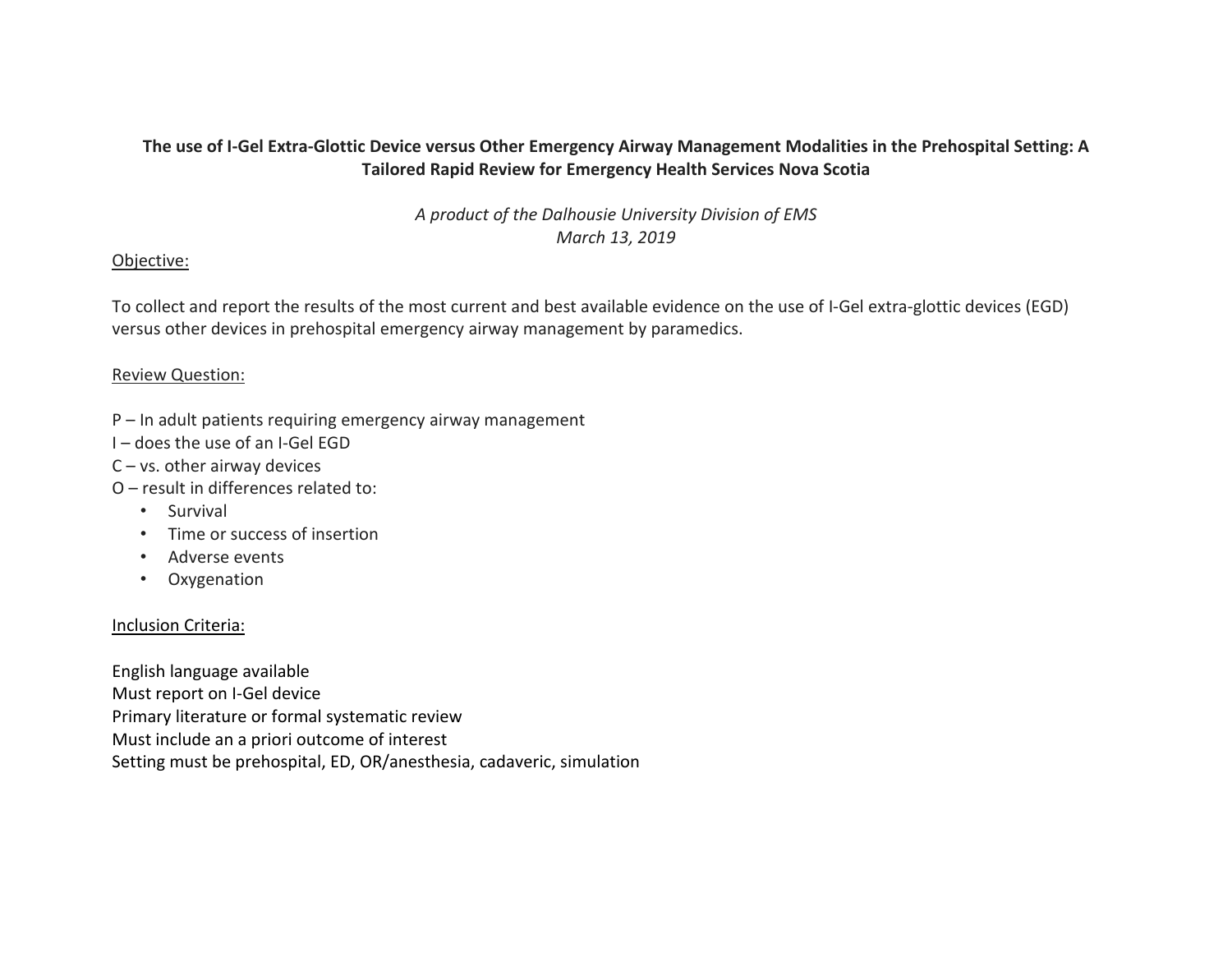## Exclusion Criteria:

Protocols Incomplete studies Pediatric only (EGD are not used in pediatric patients in our setting) Studies investigating EGDs as a conduit to ETI Low-middle income/resource settings Animal studies

## Search:

Search performed on February 19, 2019 in PubMed.

(I-gel OR King LT) AND (((randomized controlled trial[pt] OR controlled clinical trial[pt] OR randomized[tiab] OR placebo[tiab] OR "Clinical Trials as Topic"[mesh: noexp] OR randomly[tiab] OR trial[ti]) OR ("Epidemiologic Studies"[mesh: noexp] OR "Case-Control Studies"[mh] OR "Cohort Studies"[mh] OR case control[tw] OR case series[tw] OR case report\*[tw] OR case study[tw] OR case studies[tw] OR cohort study[tw] OR cohort studies[tw] OR cohort analy\*[tw] OR follow up study[tw] OR follow up studies[tw] OR observational study[tw] OR observational studies[tw] OR longitudinal[tw] OR retrospective[tw] OR cross sectional[tw] OR "Cross-Sectional Studies"[mh]) OR (systematic[sb])) NOT (editorial[pt] OR guideline[pt] OR letter[pt] OR news[pt] OR newspaper article[pt] OR (animals[mh] NOT humans[mh])))

Note: Because of this and familiarity with the existing body of evidence; we justify limiting our search to only the best available study designs. We will preference studies in the EMS setting comparing I-GEL to Laryngeal tube (LT). LT devices are currently used in this service; this is the reasoning to prioritize literature using this comparison. Simulation studies and operating suite studies will be considered only if there is insufficient literature in the EMS setting.

#### Results:

Titles: 236 Included for abstract review: 60 Included for analysis: 6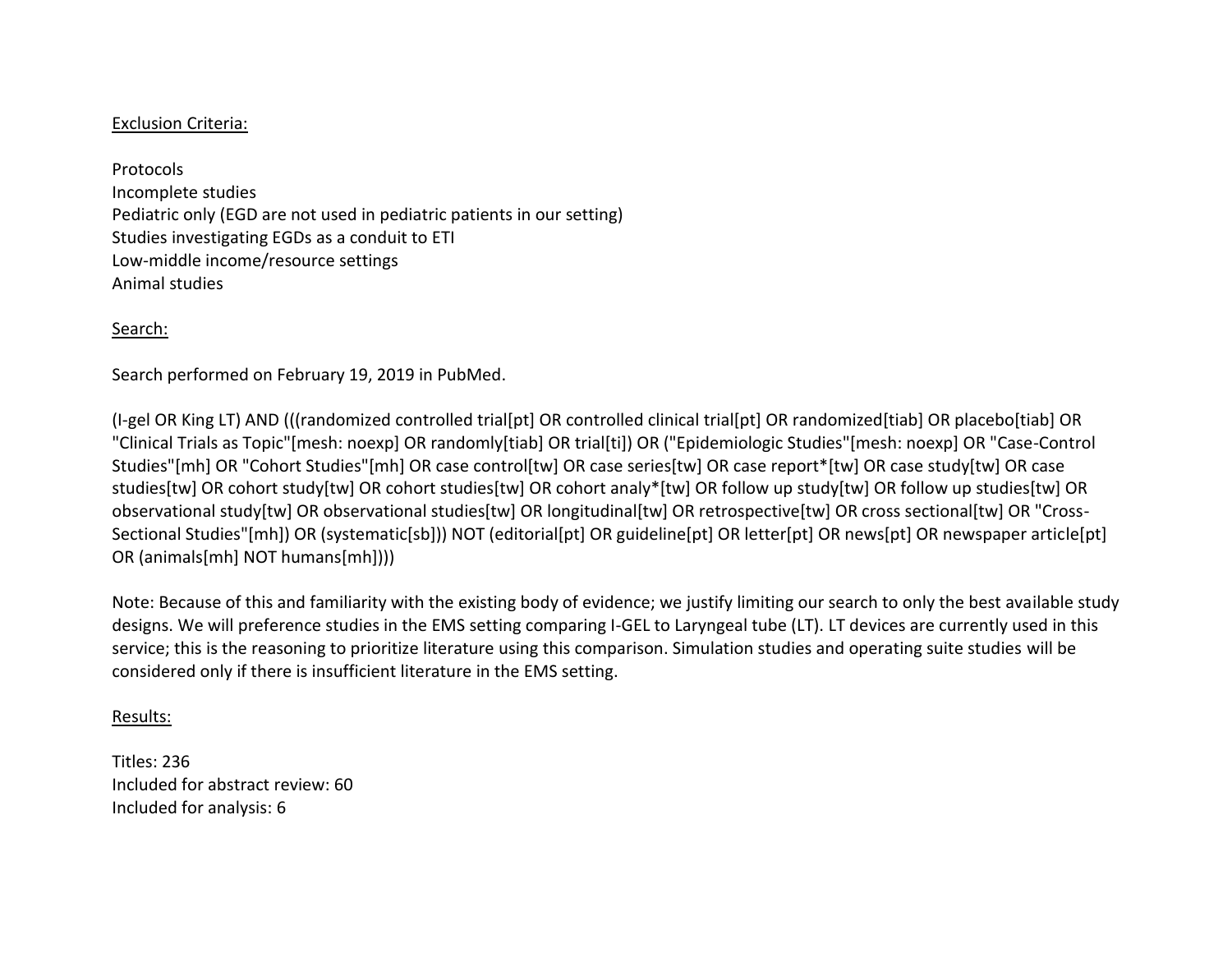Table 1: Included studies

| <b>Author</b>       |  |          | Year Setting Design | <b>LOE</b>   |                                    | <b>Population Interventions</b>                  | <b>Outcomes</b>                                                      | <b>Results</b>                                                             | <b>RoB</b>                               |
|---------------------|--|----------|---------------------|--------------|------------------------------------|--------------------------------------------------|----------------------------------------------------------------------|----------------------------------------------------------------------------|------------------------------------------|
| Benger <sup>1</sup> |  | 2016 EMS | Cluster-            | $\mathbf{1}$ | <b>OOHCA</b>                       | I-Gel, LMA                                       | Feasibility                                                          | Feasible                                                                   | Low                                      |
|                     |  |          | randomized<br>trial |              | $(non-$<br>traumatic)<br>$(n=615)$ | Supreme,<br>regular care<br>(BVM, LMA or<br>ETI) | First pass success                                                   | Non significant<br>difference; ETI 85%,<br>I-Gel 79%, LMA:<br>75%          | (Cochrane<br><b>ROB</b><br>$to$ ol $)^2$ |
|                     |  |          |                     |              |                                    |                                                  | <b>ROSC</b>                                                          | Non significant<br>difference; usual<br>care: 33%, I-Gel:<br>31%, LMA: 31% |                                          |
|                     |  |          |                     |              |                                    |                                                  | Survival to<br>admission                                             | Non significant<br>difference; usual<br>care: 21%, I-Gel:<br>22%, LMA: 17% |                                          |
|                     |  |          |                     |              |                                    |                                                  | Survival to DC                                                       | Non significant<br>difference; usual<br>care: 9%, I-Gel:<br>10%, LMA: 8%   |                                          |
|                     |  |          |                     |              |                                    |                                                  | Survival to 90 days                                                  | Non significant<br>difference; usual<br>care: 8%, I-Gel: 9%,<br>LMA:7%     |                                          |
|                     |  |          |                     |              |                                    |                                                  | Neurocognitive<br>status (CANTAB<br>DMS scale; max 15) 11.8/15, LMA: | Non significant<br>difference; usual<br>care: 9.9/15, I-Gel:<br>10.7/15    |                                          |
|                     |  |          |                     |              |                                    |                                                  | Quality of life (DASS Non significant<br>score; 0=best               | difference; usual                                                          |                                          |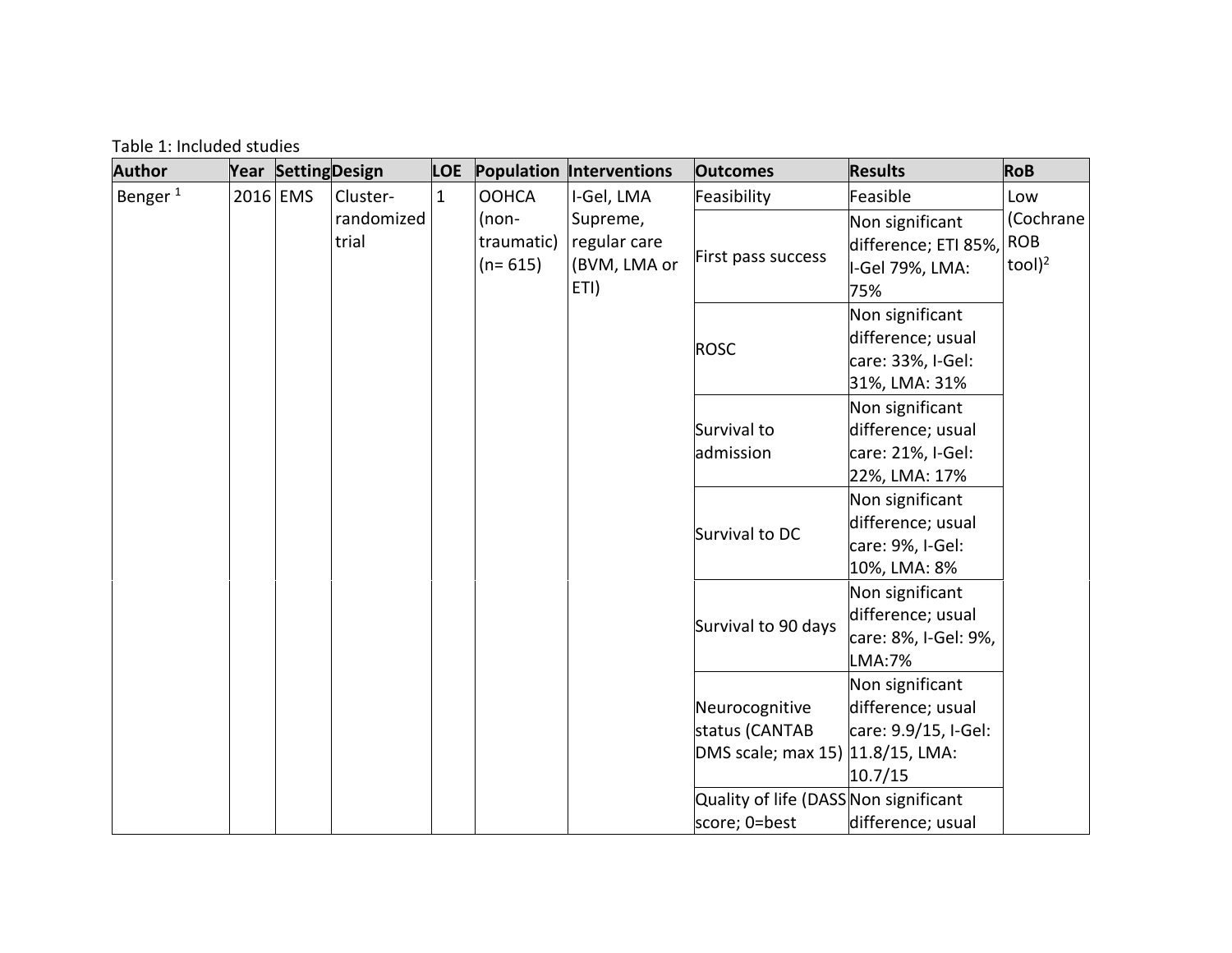|                                       |  |            |                                   |                |                     |                                           | health)                                                      | health) to 42=worst care: 15.4/42, I-Gel:<br>27.1/42, LMA:                                                 |                                               |
|---------------------------------------|--|------------|-----------------------------------|----------------|---------------------|-------------------------------------------|--------------------------------------------------------------|------------------------------------------------------------------------------------------------------------|-----------------------------------------------|
|                                       |  |            |                                   |                |                     |                                           |                                                              | 18.3/42                                                                                                    |                                               |
| MacConachie-2014 EMS<br>Middleton $3$ |  |            | <b>RCT</b>                        | $\mathbf{1}$   | comers)<br>$(n=51)$ | OOHCA (all   I-GEL, PSS-LMA               | <b>Success</b>                                               | Significant<br>difference<br>favouring I-Gel;<br>LMA 50% vs Igel<br>$90\%$ ; p value =<br>0.023            | Low<br>(Cochrane<br><b>ROB</b><br>$tool)^2$   |
|                                       |  |            |                                   |                |                     |                                           | Number of<br>insertion attempts<br>(1 or 2)                  | Non significant<br>differnce; LMA=1 vs<br>$IGEL; 1 p value =$<br>0.67                                      |                                               |
|                                       |  |            |                                   |                |                     |                                           | <b>ROSC</b>                                                  | Non significant<br>difference; LMA<br>25% vs I-Gel 35%; p<br>$value = 0.66$ .                              |                                               |
|                                       |  |            |                                   |                |                     |                                           | Paramedic-<br>recorded 'ease of<br>insertion' (1-5<br>scale) | Significant<br>difference<br>favouring I-Gel;<br>LMA 3 vs IGEL 2; p<br>$value = < 0.001$                   |                                               |
| Duckett <sup>4</sup>                  |  | $2014$ EMS | Retrospecti<br>ve cohort<br>(CQI) | $\overline{2}$ | comers)<br>$(n=89)$ | OOHCA (all Adjuncts, I-gel,<br><b>ETI</b> | Success rate                                                 | Adjuncts 100%, I-<br>gel 93% success,<br>88% ETI success.<br>(note: no<br>calculation for<br>significance) | Low (JBI<br>cohort<br><b>ROB</b><br>$tool)^5$ |
|                                       |  |            |                                   |                |                     |                                           | Paramedic choice                                             | 29.95% Paramedic<br>choice was I-Gel                                                                       |                                               |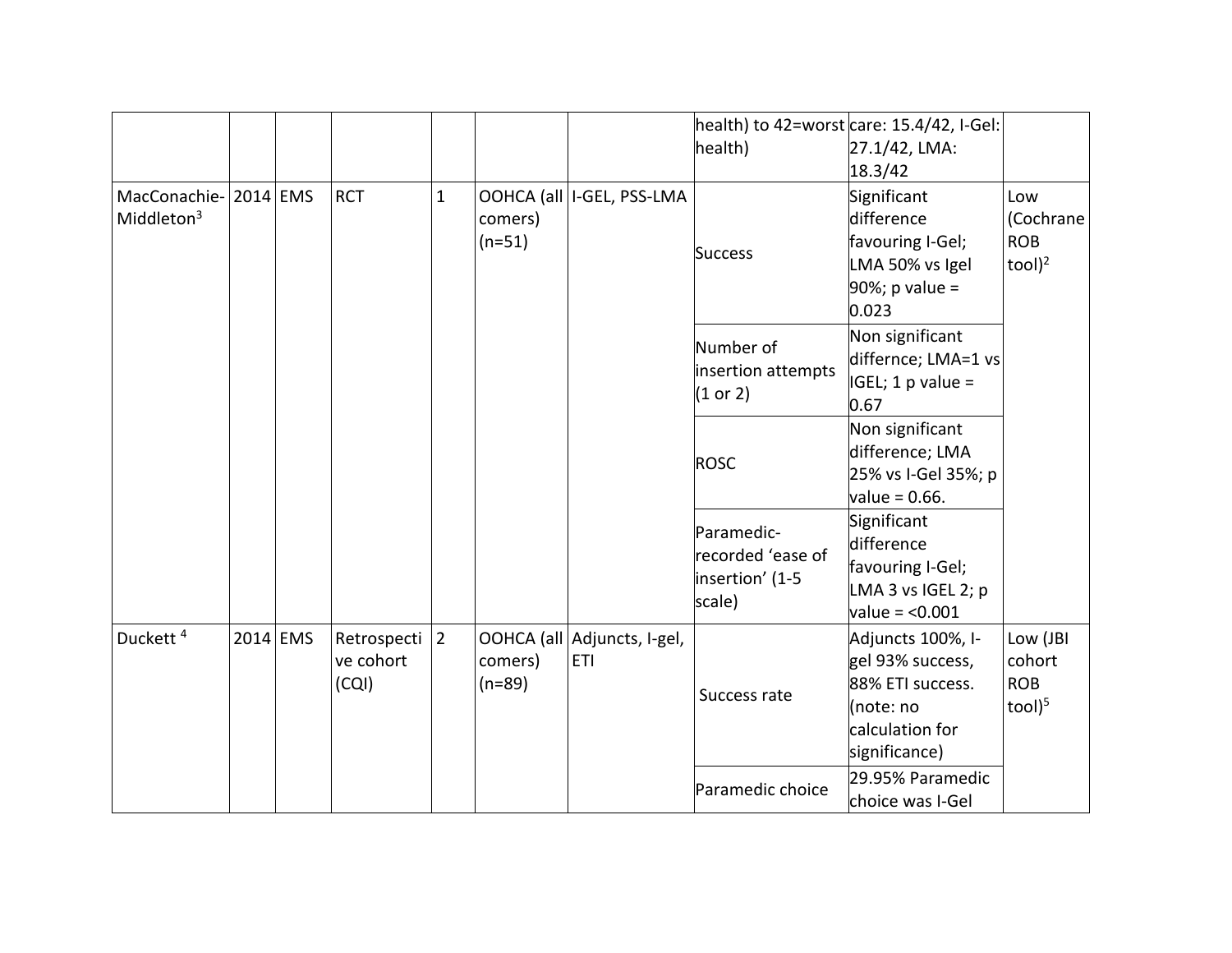| Häske <sup>6</sup> | $2013$ EMS | Prospective $ 3 $<br>Cohort | <b>OOHCA</b><br>(no TBI)<br>$(n=70)$ | I-Gel | First pass success                                          | 90% insertion first<br>pass success, 7% on cohort<br>2nd and 3% on<br>third attempt.                                                                                                 | Low (JBI<br><b>ROB</b><br>$to$ ol) $5$ |
|--------------------|------------|-----------------------------|--------------------------------------|-------|-------------------------------------------------------------|--------------------------------------------------------------------------------------------------------------------------------------------------------------------------------------|----------------------------------------|
|                    |            |                             |                                      |       | Ease of insertion                                           | 80%, (n = 56) of<br>insertions were<br>rated as easy, 16%,<br>$(n=11)$ as<br>moderately<br>difficult, and 4%, (n<br>= 3) difficult.                                                  |                                        |
|                    |            |                             |                                      |       | Adequacy of<br>ventilation                                  | 91%,(n=64) of<br>patients were<br>judged to have<br>adequate<br>ventilation. In two<br>patients, no<br>ventilation with the<br>-gel was possible<br>(presence of re-<br>gurgitation) |                                        |
|                    |            |                             |                                      |       | Presence of a leak<br>Whether ventilation The I-gel enabled | No leak in 80% ( $n =$<br>56), moderate leak<br>in 17% (n = 12), and<br>a major leak not<br>enabling ventilation<br>in $3\%$ (n = 2).                                                |                                        |
|                    |            |                             |                                      |       | is possible without<br>interrupting chest<br>compressions   | continuous chest<br>compressions<br>without pauses for                                                                                                                               |                                        |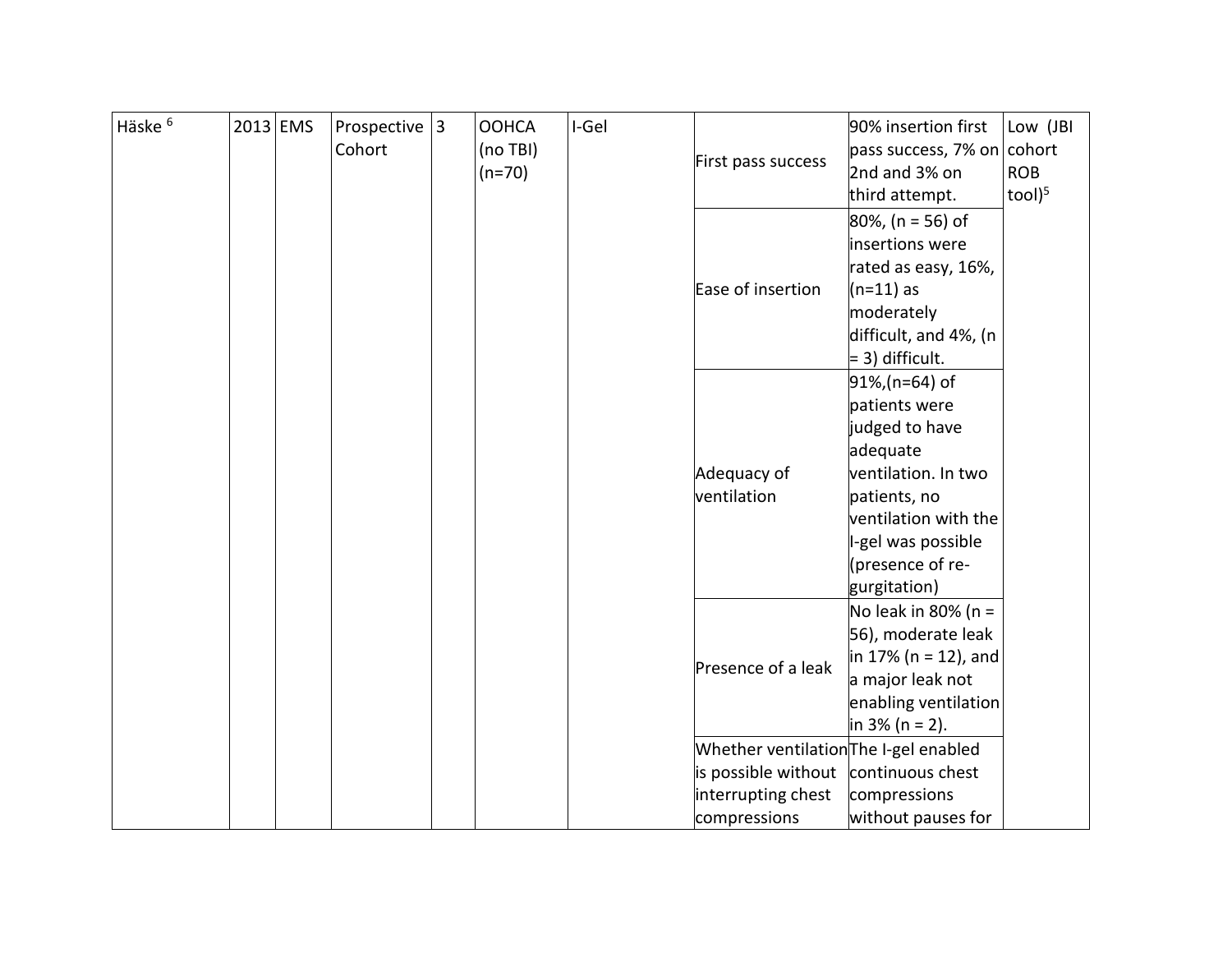|                    |      |            |             |   |                                  |               |             | ventilation in 74%<br>$(n = 52)$ of CPR                                                                                                                                             |                                                           |
|--------------------|------|------------|-------------|---|----------------------------------|---------------|-------------|-------------------------------------------------------------------------------------------------------------------------------------------------------------------------------------|-----------------------------------------------------------|
|                    |      |            |             |   |                                  |               |             | attempts.                                                                                                                                                                           |                                                           |
| Häske <sup>7</sup> |      | 2016 EMS   | Case series | 3 | Failed ETI<br>TBI pts<br>$(n=2)$ | I-Gel         | Ventilation | Pt 1: ventilated<br>adequately with<br>SpO2 of 98% and<br>etCO2 of 33 mm<br>Hg, PaO2 of 123<br>mm Hg and a<br>PaCO2 of 53 mm<br>Hg.<br>Pt 2 SpO2 of 99%<br>and etCO2 of 35<br>mm Hg | Low (JBI<br>case<br>series<br><b>ROB</b><br>$to$ ol $)^8$ |
| Baker <sup>9</sup> | 2011 | <b>EMS</b> | case report | 3 | Drowning<br>$ $ victim (n=1) $ $ | I-Gel and LMA | Ventilation | Inadequate<br>ventilation<br>presumed failure<br>due to high<br>pressures required<br>during ventilation<br>of a drowning<br>victim.                                                | low (JBI<br>case<br>report ROB<br>$[{\rm tool}]^{10}$     |

# Discussion:

We did not find any studies reporting on our comparison of interest (I-Gel vs LT). However, we found six studies reporting on the I-Gel, conducted in the prehospital setting. This setting is most generalizable to our population; we determined it was justified to exclude operating suite or simulation studies at this point. The I-gel has been extensively studied in anesthetized patients. A 2014 meta-analysis of 2060 elective surgery patients found a significant difference favouring I-gel (MD -1.46 95%CI [-2.60 - -0.33]) compared to LT for insertion times.<sup>11</sup> There have been anecdotal concerns when using the I-gel regarding the inherent temperature fluctuations in the prehospital setting. Prewarming the I-gel was examined in a 2012 cohort study of 180 anesthetized patients. They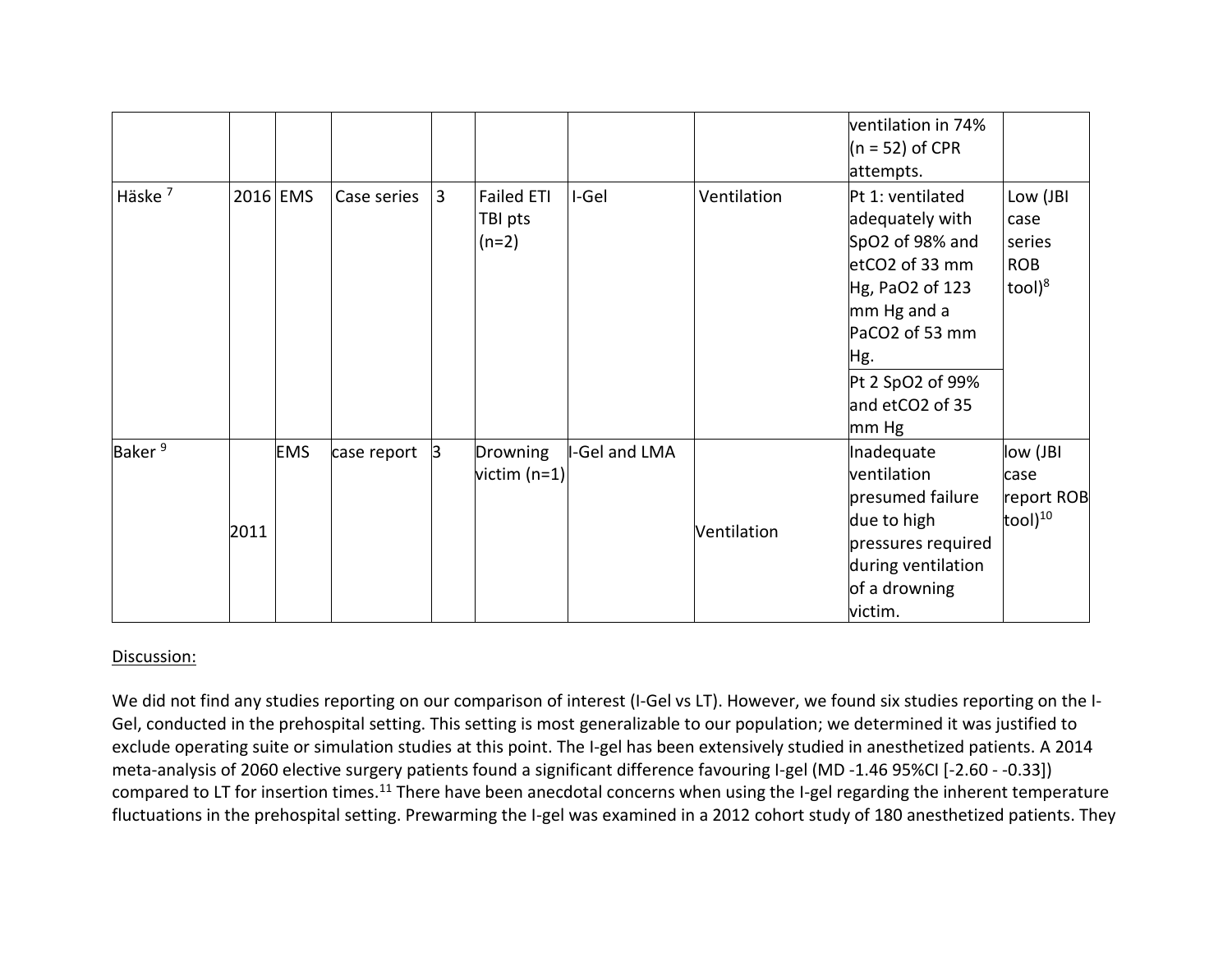determined that insertion time, attempts, inspiratory pressure, leak pressure, and leak volume were not significantly different between prewarmed and room temperature I-gel devices. 12

# Conclusion:

We find high-quality evidence to suggest that the I-gel EGD may be an effective airway management device in the prehospital setting. In OOHCA patients the I-gel preforms at least as well for survival outcomes and consistently well or better than the LMA for successful placement. Paramedics rate the I-gel as easy to use. This evidence is limited to adult OOHCA patients however very lowquality evidence suggests effective ventilation TBI patients but not in drowning victims.

# Clinical bottom line:

The I-Gel EGD preforms as well for patient-oriented outcomes and as well as or better for successful placement compared to LMA in adult OOHCA.

## References:

- 1. Benger J, Coates D, Davies S, et al. Randomised comparison of the effectiveness of the laryngeal mask airway supreme, i-gel and current practice in the initial airway management of out of hospital cardiac arrest: a feasibility study. *Br J Anaesth*. 2016;116(2):262-268. doi:10.1093/bja/aev477
- 2. Higgins JPT, Altman DG, Gotzsche PC, et al. The Cochrane Collaboration's tool for assessing risk of bias in randomised trials. *BMJ*. 2011;343(oct18 2):d5928-d5928. doi:10.1136/bmj.d5928
- 3. Middleton PM, Simpson PM, Thomas RE, Bendall JC. Higher insertion success with the i-gel supraglottic airway in out-ofhospital cardiac arrest: a randomised controlled trial. *Resuscitation*. 2014;85(7):893-897. doi:10.1016/j.resuscitation.2014.02.021
- 4. Duckett J, Fell P, Han K, Kimber C, Taylor C. Introduction of the I-gel supraglottic airway device for prehospital airway management in a UK ambulance service. *Emerg Med J*. 2014;31(6):505-507. doi:10.1136/emermed-2012-202126
- 5. *Checklist for Cohort Studies*.; 2017. http://joannabriggs.org/research/critical-appraisal-tools.htmlwww.joannabriggs.org. Accessed March 13, 2019.
- 6. Häske D, Schempf B, Gaier G, Niederberger C. Performance of the i-gelTM during pre-hospital cardiopulmonary resuscitation. *Resuscitation*. 2013;84(9):1229-1232. doi:10.1016/j.resuscitation.2013.04.025
- 7. Häske D, Schempf B, Niederberger C, Gaier G. i-gel as alternative airway tool for difficult airway in severely injured patients.